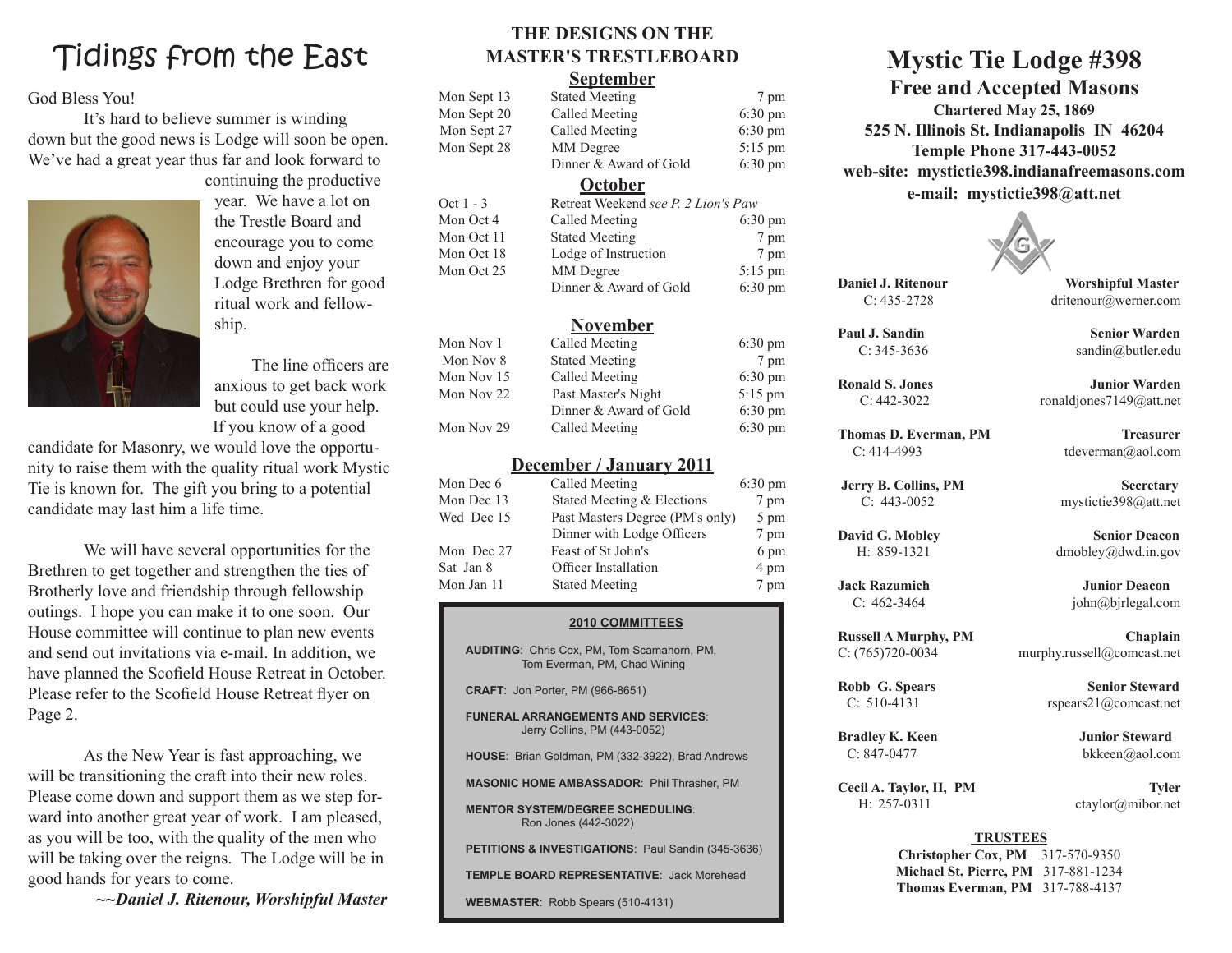# Tidings from the South

Brethren,

Fall is fast approaching us, and with that is a change in the season. The leaves begin to change and the weather begins to cool down. Lodge will be starting up this month and we should have some good activities planned for this fall.



Several of us had the opportunity to attend a Special Outdoor Master Mason Degree in Whitestown, Indiana. There was a good turnout for the Degree and some of us got a little wet but we did not melt.

Brian Goldman is in charge of our Fellowship nights and is planning on doing several activities this Fall. Several brethren attended one at the Fox & Hound and a good time was had by all.

 We have a trip planned to the Schofield House in October, and I know in years past it was a lot of fun.

I encourage all of you to come out to lodge when we have degree work to support your Lodge Officers. It makes a good impression on our new candidates coming in.

With that, I hope to see as many of you as I can at lodge this Fall.

*~~Ronnie Jones, Junior Warden*

# Metaphor Man

I love metaphors. They are great teaching tools and I have used them many times as a father and still use them daily in my classes. They illustrate, provoke, cause reflection,



and inspire. I like how a metaphor can communicate a thought or idea to someone without us having to come out and actually say it. When my wife calls me a "couch potato" on Sunday afternoons, I know (and she knows) that what she is really saying is that I am lazy. She's correct, of course…it's just that the metaphor sounds less judgmental than the real underlying meaning.

We Masons love metaphors too. Our rituals are full of them. Many of the Masonic truths we hold dear are metaphorical and part of our journey is discovering what the metaphor means for us personally. Everything seems to allude to something else…which leads to something else…and so it goes.

Take "Darkness", for instance. One of my favorites. In every degree we are seeking light…more light…further light. And why? Because we always seem to find ourselves in darkness. And just when we think we finally see what is going on, we once again find ourselves blind to all that goes on around us. The meaning differs for each of us but the metaphor is a shared, communal one.

I know I am wandering all over the map (another metaphor I hear a lot) so I will cut to the chase (sorry…I can't stop). My point is that we in Mystic Tie #398 are about to once again emerge from Darkness. All of us. At the same time. Starting in early September, the Wheel of Time will turn as it must, and we will turn on the lights and resume the daily life of our fraternity. And fall/winter is such a busy time for us (remember to take your fancy duds to the cleaners… it's almost that time again.) Special ceremonies, degree work, meetings, elections, goodbyes and hellos, dinners and parties – all part of the celebration of who we are and what we can become together.

Together we will very soon banish the Darkness and celebrate the light that illuminates our work and fellowship. Join us for our busy fall and winter activities. It will be great having you there. ~~*Paul Sandin, Senior Warden*

## **IN MEMORIAM**

## *HE RESTS FROM HIS LABORS*



**Larry Jerome Mahoney - 2/2/09 Louis Robert Baumgardt - 5/4/10**

#### **MYSTIC TIE LIVING PAST MASTERS**

| Richard D Muir         | 1961 | Larry L Maxey           | 1993 |
|------------------------|------|-------------------------|------|
| Joseph H Clark         | 1962 | James P Mohr            | 1994 |
| <b>Bloor Redding</b>   | 1966 | George R Shepherd       | 1996 |
| John M Leslie          | 1968 | Marvin C Maguire        | 1997 |
| Russell A Murphy       | 1972 | Charles D Swift         | 1998 |
| Odus A Landreth        | 1973 | Scott A Schuster        | 1999 |
| <b>Philip S Kappes</b> | 1975 | Robert T Scamahorn      | 2000 |
| Alexander L Rogers     | 1980 | <b>Curtis E Shirlev</b> | 2000 |
| Robert M Danielson     | 1983 | Anthony W Edwards       | 2001 |
| Jerry M Burton         | 1984 | Christopher L Cox       | 2002 |
| John A Miller          | 1985 | James E Pickett         | 2003 |
| Cecil A Taylor II      | 1986 | Jon M Porter            | 2004 |
| Edgar R McGonigal      | 1987 | Douglas D Fick          | 2005 |
| Michael R St Pierre    | 1988 | Charles L Mong IV       | 2006 |
| Thomas D Everman       | 1989 | Robert G James          | 2007 |
| Robert L Barnett       | 1990 | Brian R Goldman         | 2008 |
| Richard W Cheesman     | 1992 | Patrick D Harmon        | 2009 |
|                        |      |                         |      |